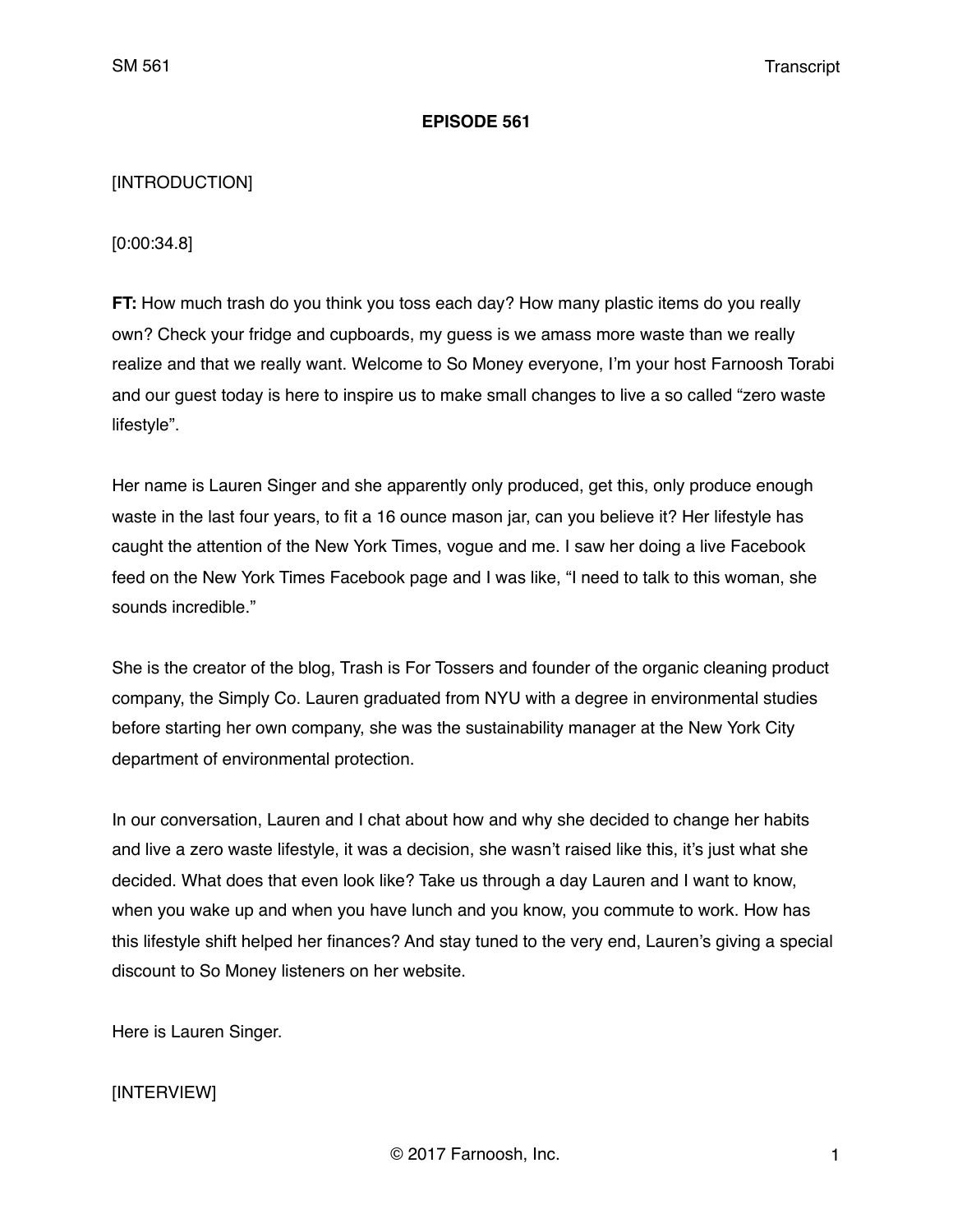## [0:02:19.1]

**FT:** Lauren Singer, welcome to So Money. Looking forward to learning about how to live, as you say, a zero waste life. Welcome to the show.

[0:02:29.6]

**LS:** Thank you so much for avenging me on.

[0:02:31.8]

**FT:** I first learned about you on Facebook. I was doing multiple things on my laptop and of course Facebook window is always open and up pops a New York Times live Facebook live with featuring you in your kitchen talking about all the ways that you are living a zero waste life and I got really intrigued, thought you were fabulous, thought you had some great advice, thought that I could never be you.

But it was still very inspiring because just in some of the ways that you were talking about, how you create your own cleaning products and your own toothpaste and what you do when you're traveling and how do you actually still maintain a zero waste life when you're 30,000 feet above in the air.

What I would love for you to first share with us is how, and you're very young, you're still in your 20's, you live in New York, how you decided this was going to be your lifestyle? Because it wasn't necessarily how you were raised, you decided this upon yourself in your college years that you wanted to live a zero waste life and then tell us what does that actually mean?

[0:03:39.7]

**LS:** Sure. So I definitely was not raised like this at all. I had a very typical American upbringing. I ate lots of fast food and, you know, lots of junk food and grew up with just average parents that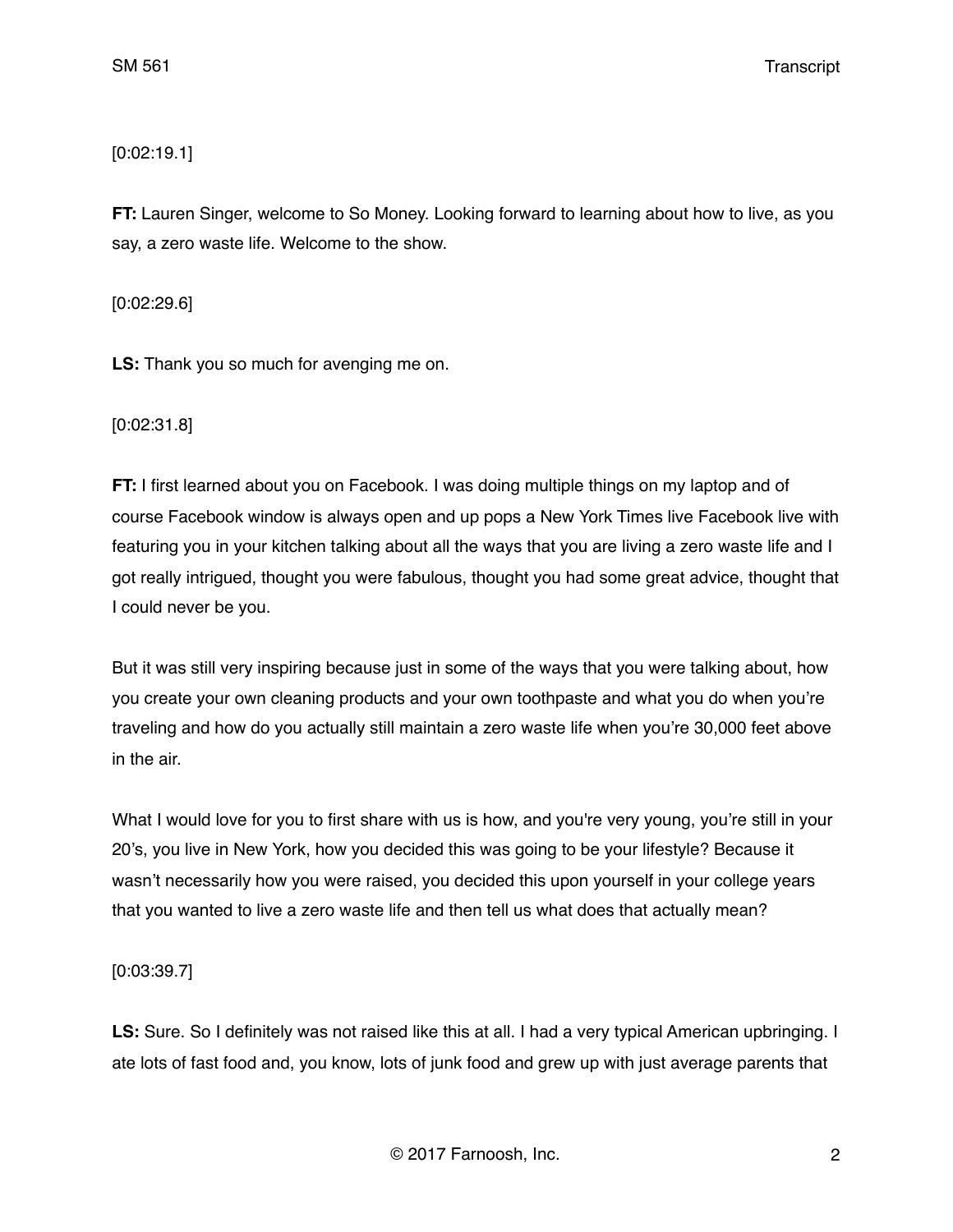SM 561 Transcript

had your typical outlook on the environment and sustainability. None of this was really predisposed for me.

Everything kind of started as far as getting into sustainability when I was in high school actually. My senior year, I read Rachel Carson's book, *Silent Spring,* which was all about DDT, this pesticide that was really detrimental for human health, the environment and the animals and it really opened my eyes to the idea that humans can have a negative impact on the environment.

When I went to college, I at first was going to study journalism, realized that that wasn't for me and I ended up studying environmental science because it was something that I was really excited about, really passionate about. Through that process, I watched a documentary called *Gasland* and *Gasland* is all about hydro fracking, oil and gas drilling and it was my second kind of awakening to the fact that human beings can have a really detrimental and catastrophic impact on the environment.

So I spent a lot of time protesting and lobbying in Washington DC and to my family's dismay, skipping class to go and talk about why fracking in the oil and gas industry was the worst and I was constantly talking about environmental issues and prosthelytizing to my mom about why she should eat organic food.

All of that kind of came to this peak my senior year of college when I was in the last class that environmental study students had to take. It was called an Environmental Study's Capstone course and in this class, everyone in there had been briefed on environmental issues and environmental topics and sustainability and science for the past four years.

There was a girl in this class who every day would bring this big plastic bag with a plastic clamshell full of food, plastic fork and knife, a plastic drink, plastic bag of chips and she would kind of eat everything and then just throw it in the garbage. I remember sitting in this classroom like staring at her just thinking that like, "I think that you're the worst person that's ever graced this earth."

Because here we are learning about all this things that we can do to make the planet more sustainable and she's literally consuming all of this junk and plastic and throwing it in the trash.

© 2017 Farnoosh, Inc. 3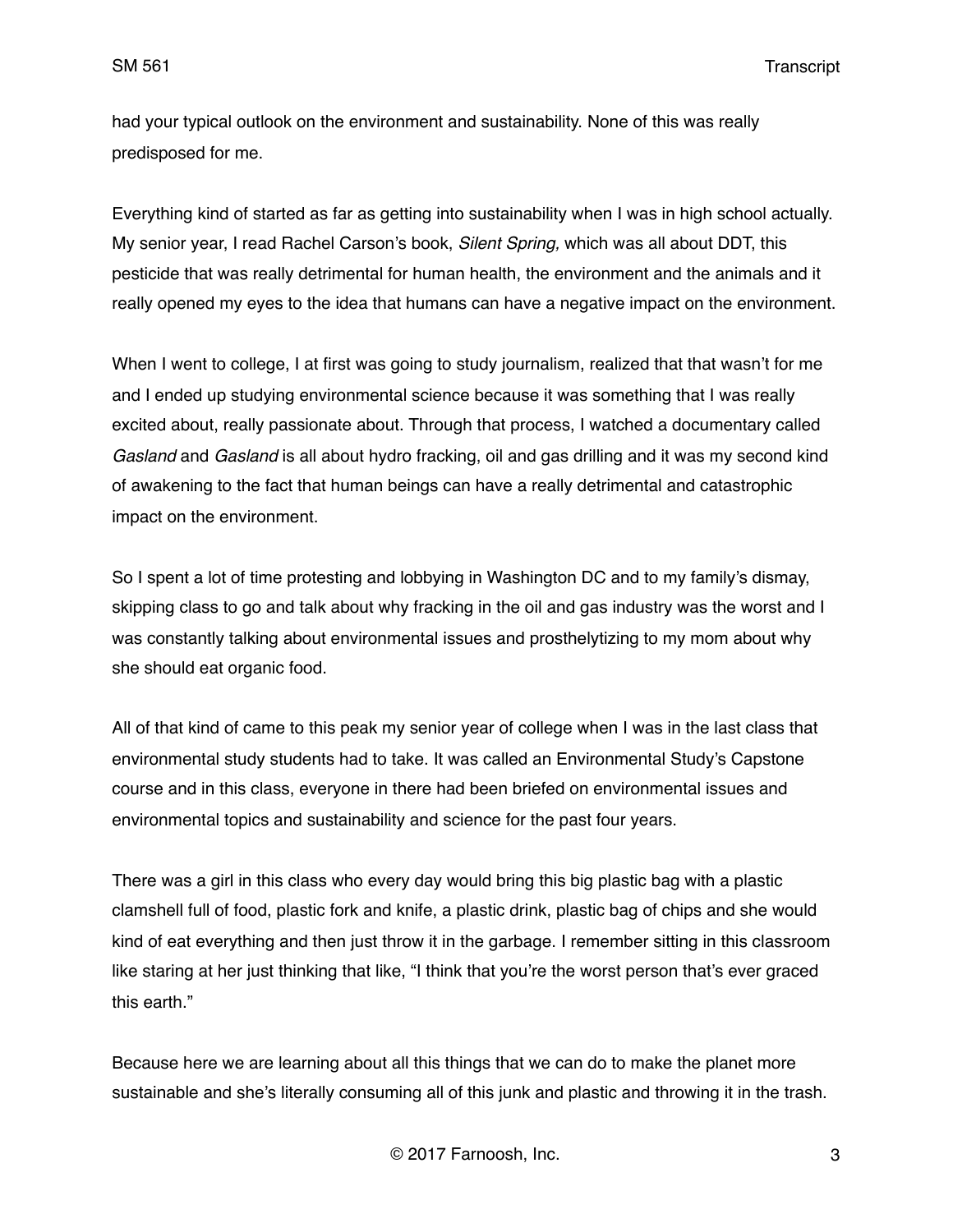The entire semester was me kind of just like eyes glazed staring at her which I guess was like pretty creepy from her perspective.

[0:06:26.2]

**FT:** You just gave her the stink eye from across the room the whole time.

[0:06:28.1]

**LS:** Totally. One day after class I went home to make dinner like I did every other night, but what was different was I opened my fridge and for the first time, I saw something that I guess I had never realized before which was that, everything in my refrigerator was packaged in plastic.

My salad greens and my milk and, you know, any kind of pre-made food and drinks, everything was packaged in plastic and I had this moment of like, oh my gosh, what's happening? And I started looking around my apartment and all of my beauty products were packaged in plastic and my cleaning products were packaged in plastic and most of my clothing was made of plastic because I was participating in fast fashion.

I had this moment like, "Wow, I am such a hypocrite. I've been getting mad at this girl for so long for making this plastic trash, but I was just as bad and contributing to this plastic pollution," and it was completely nonsensical because I had been protesting against the oil and gas industry for two years at that point but I was actively supporting them through the purchasing decisions that I was making.

So that led me to decide, "Okay, I can't just talk about this and not do anything. I'm going to go plastic free," and then through that process of going plastic free, I learned about the zero waste lifestyle and was like incredibly empowered because my goal in life is to help to create positive environmental change.

Living a zero waste lifestyle for me was the way that I could really align my day to day life with my values for environmental sustainability. So it's been almost five years since that happened and I've been going strong.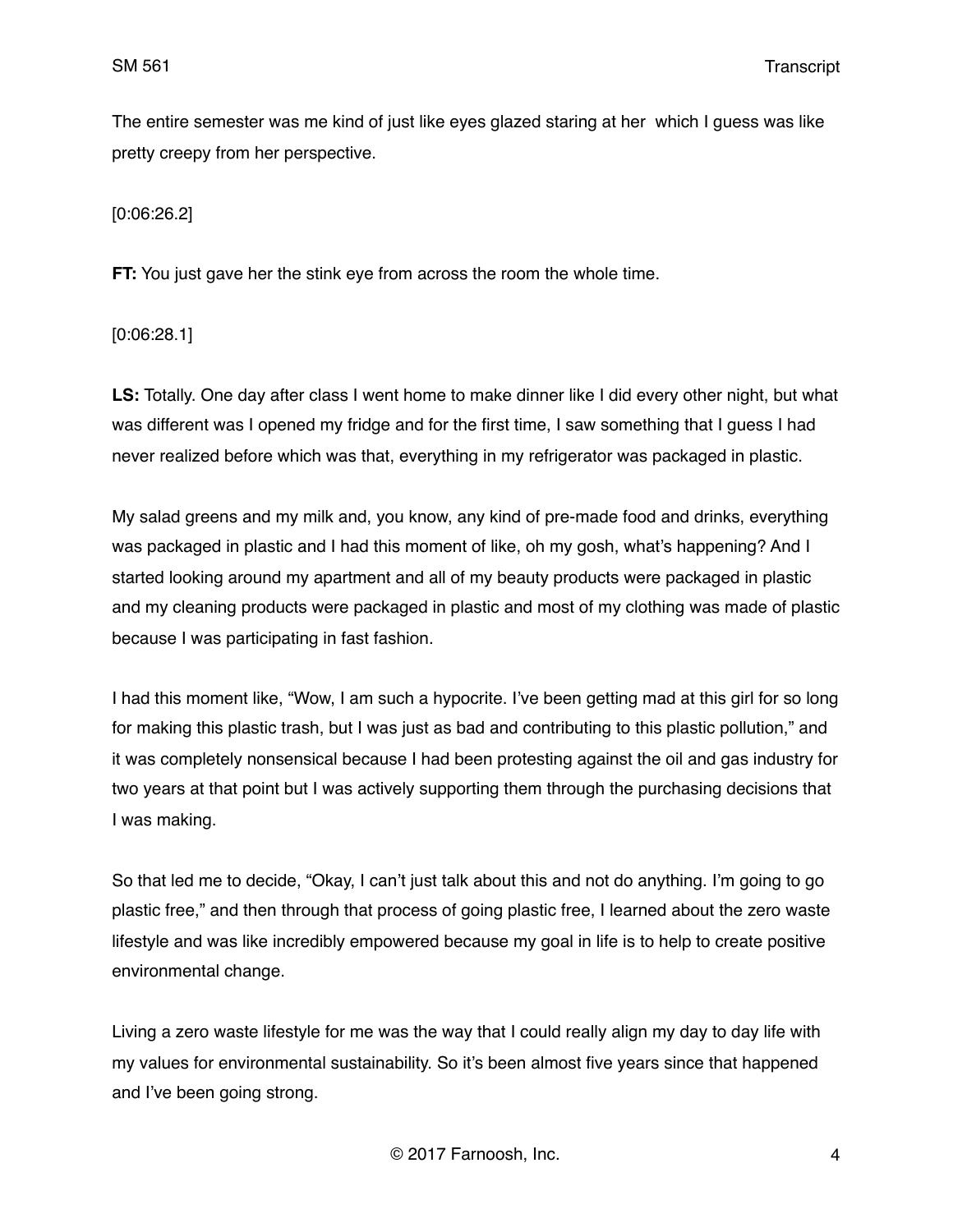[0:08:05.1]

**FT:** First of all, what is fast fashion? You mentioned that, it kind of glazed over me.

[0:08:10.9]

**LS:** Fast fashion is basically just like think of H&M, forever 21, old navy, those stores that kind of just like assembly line out clothing for really low prices, really low quality. You maybe wear it once or twice, it's really inexpensive, if it get's ruined, you just toss it, it's usually made from synthetics.

Then behind that in the supply chain, you have really low wages for the people that are making it, really low standards for the agriculture that's producing it. It's just all around like a pretty negative, cyclical process. Yeah, that contributes to a lot of fossil fuel based clothing. Things that are synthetics.

[0:08:53.1]

**FT:** SO some of the no, no with the zero waste lifestyle, you can't shop at H&M, you can't get anything with plastic that comes with…

[0:09:01.1]

LS: It's not that you can't, it's more, "I choose not to" and I always try to approach any changes in my life that I make from that perspective. Because saying "I can't" makes me feel like I'm punishing myself but saying "I choose not to" is something that to me is much more of a philosophical backing.

I choose not to because I don't want to contribute to child label, unethical wages, poor environmental standards, and high landfill output. So for me, whenever I do anything, whether it's your waste or my eating habits, I always approach it from a, I choose not to instead of like I can't.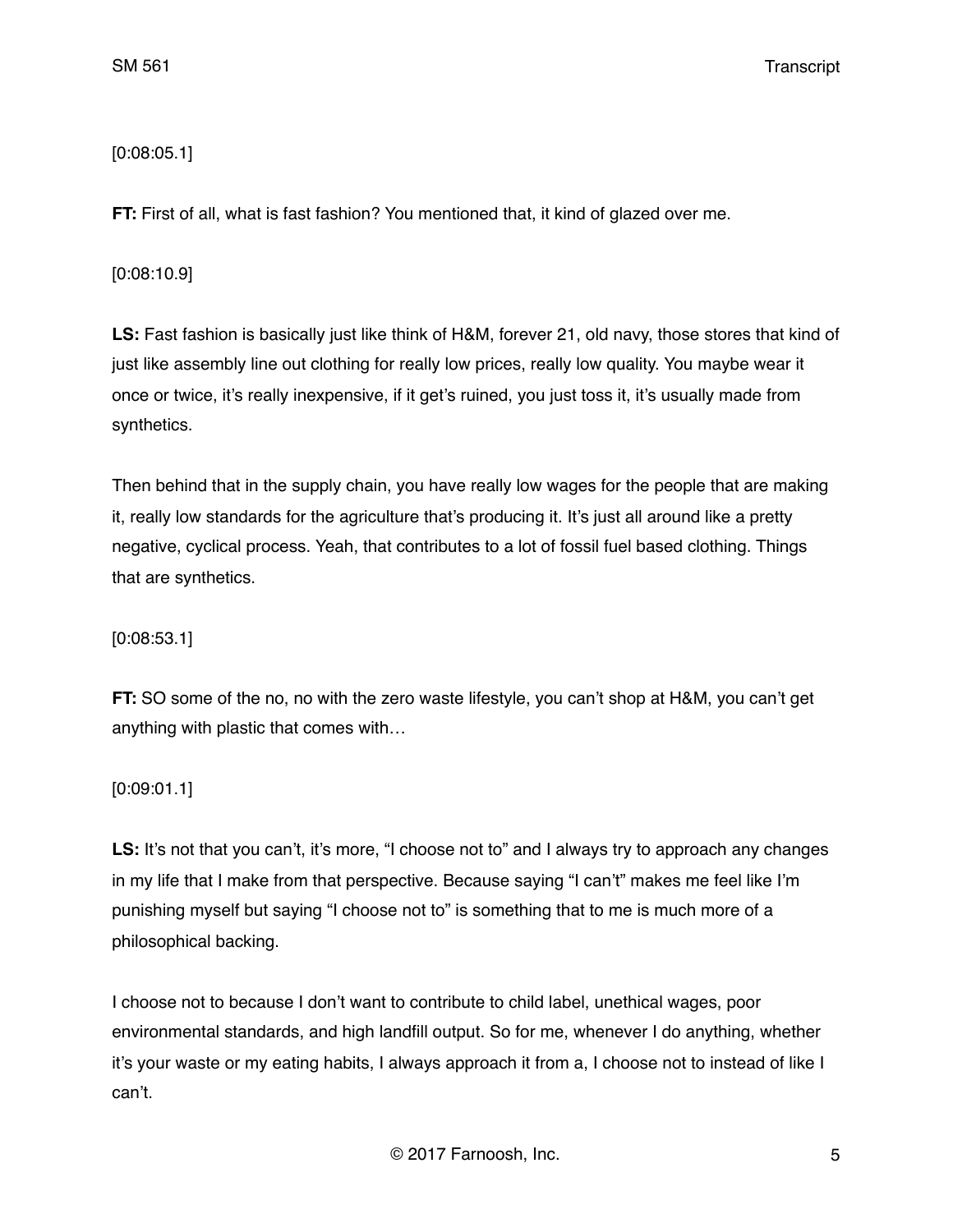# [0:09:37.3]

**FT:** Walk me through your typical day, and kind of capture your lifestyle for us so we can visualize this as best as possible. When you wake up in the morning, when you go to brush your teeth, when you apply makeup, when you go to make breakfast or buy breakfast, when you get to work, how are you choosing to live a zero waste lifestyle? Because we make so many decisions throughout the day, right? It's all routine now to us, we don't think that we're choosing or we're deciding but we are.

So tell me how you're consciously living this lifestyle, at least take me through lunch time.

# [0:10:10.1]

**LS:** Sure, I wanted to — I realize that I forgot to tell you how I define zero waste and that's pretty important.

[0:10:14.3]

**FT:** Yes. I was trying to define it for you, I can't shop at H&M? Great.

[0:10:20.3]

**LS:** Cool. So for me, I define zero waste as anything as living a lifestyle where I don't send anything to the landfill. That means I don't just disregard or discard anything so I don't put anything in the garbage, I do recycle and I do compost though but I only recycle as a last resort because even the process of recycling is really energy and water intensive. I try to avoid doing that and just avoid packaging in things that need to be recycled all together.

For me, a typical day is just a typical day, it's just me making choices that are different and like you said, everything we do, we're making choices whether we realize it or not. When you wake up in the morning like I do and you brush your teeth, you choose to do it with the toothpaste and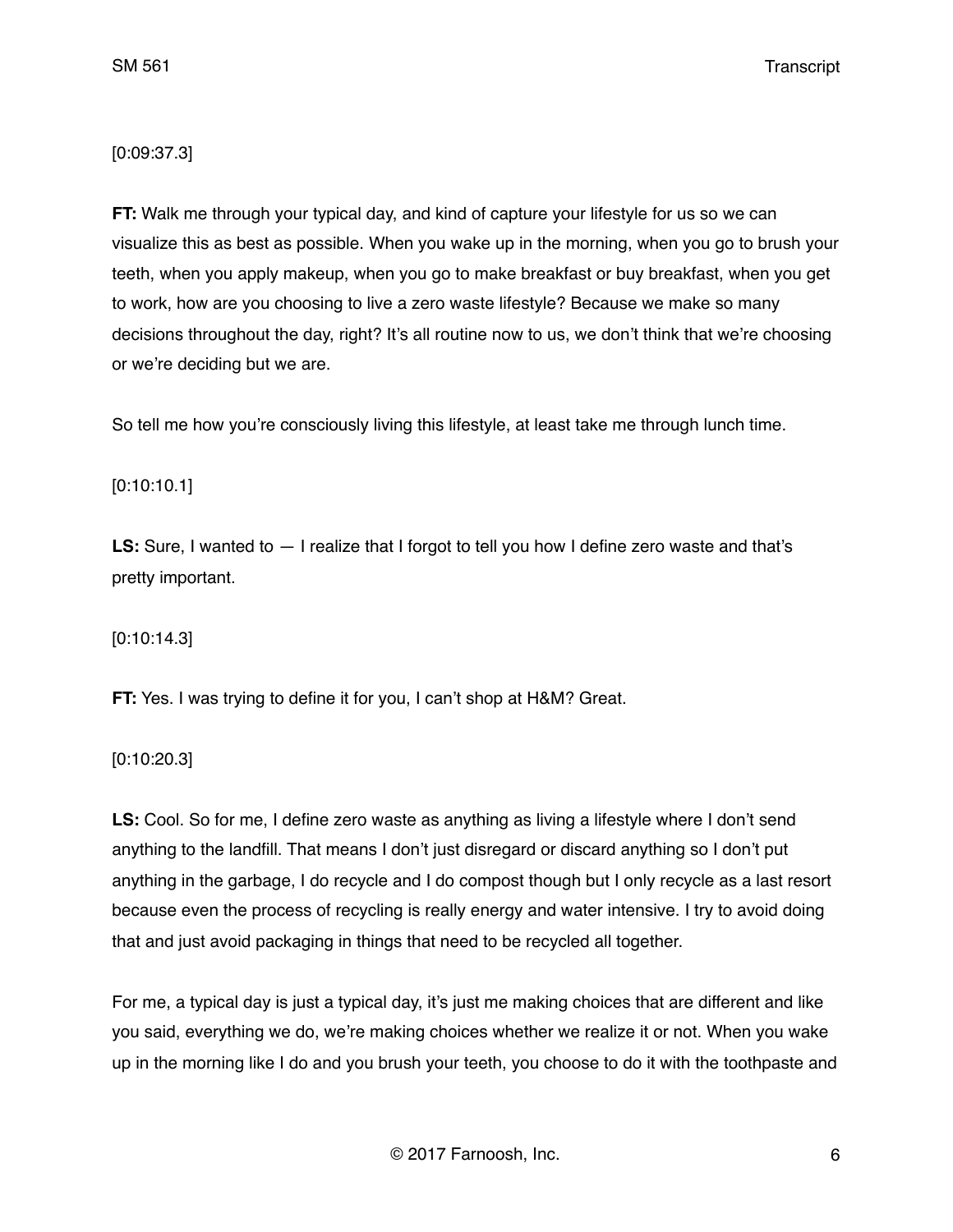the toothbrush that you use. For me, instead of using a plastic toothbrush and packaged toothpaste, I use a bamboo compostable toothbrush and toothpaste that I make myself.

I wash my face with a package free soap and moisturize with a package free moisturizer and then I put on my clothing, all of which I've prepared just at second hand stores or clothing that I've had since high school and I definitely still have clothes from high school that I wear and then I leave my house, walk to the train, get on the subway and will head to work. On the way, typically I'll stop and get a cup of coffee and I do so in my resalable bamboo cup that's package free.

I'll get to my office, I'll work typically I'll have lunch that I bring in this stainless steel containers that I have. I'll bring food from home. If I do eat out, I typically like to go and sit somewhere and eat because it just makes me feel like I'm getting out of my office and I'm not becoming completely comatose. Otherwise if I do get food delivered and I do it from places that I know deliver with paper bags, fill plastic and completely compostable packaging.

I'll bring that home and compost it later in the day. Then when I get home, I typically just make my food from food that I buy or ingredients that I buy at the farmers market or package free or at the coop, also package free, then I'll prepare my food for the next day and you know, clean up the same way I got ready with my bamboo toothbrush, my home made products.

If I shave my legs, for instance, I'll do it with a stainless steel safety razor instead of a plastic razor. All of this little alternatives and most of them are just one time purchases but I just replace single use disposable items with and that's kind of how I get through my day the same way I would have if I wasn't living a zero waste lifestyle, it's just my choices and the things that I'm using are a little bit different.

[0:13:16.0]

**FT:** I understand that you have produced only so much waste in the last four years that it fits inside a 16 ounce mason jar?

[0:13:24.4]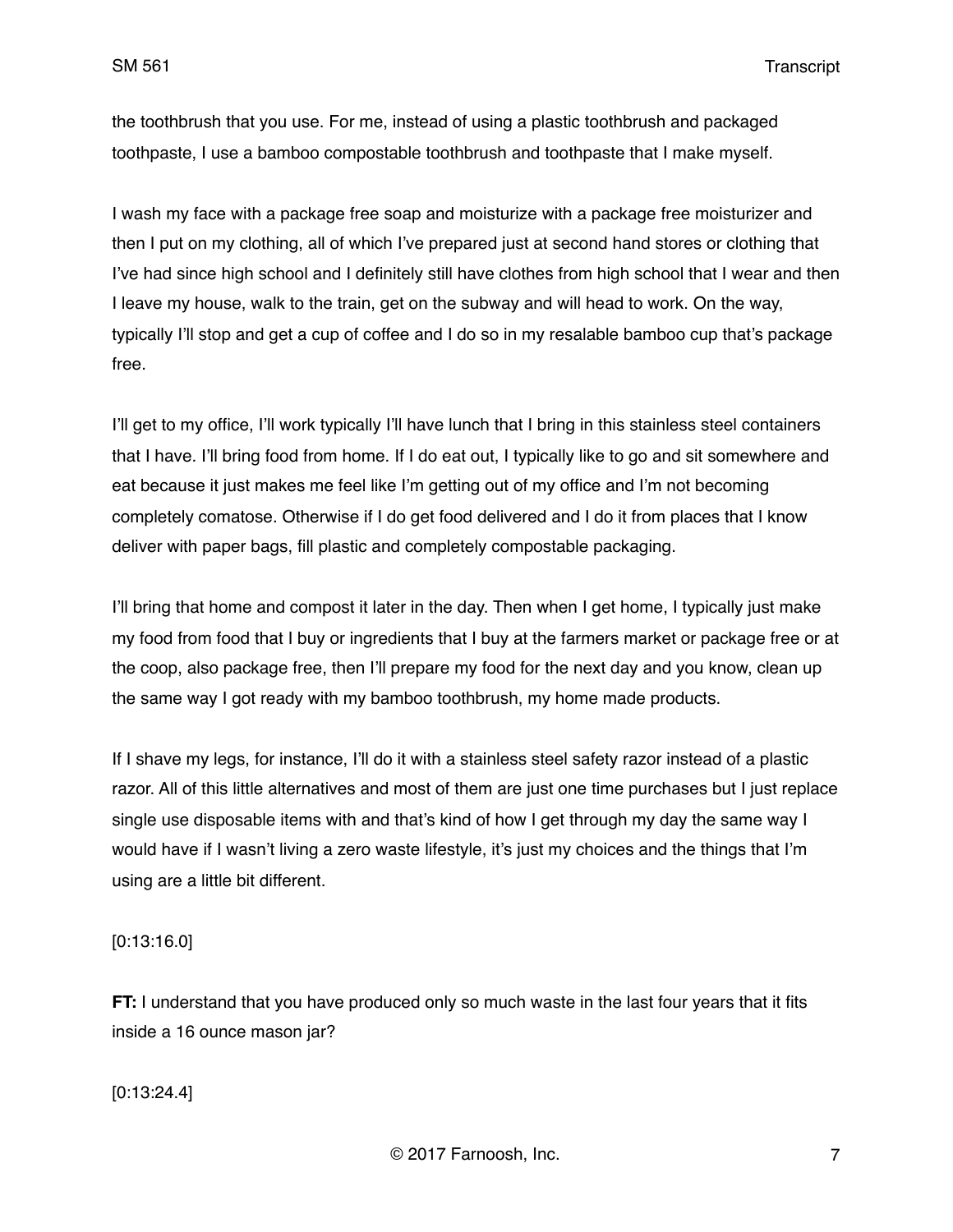**LS:** That is correct, yeah.

[0:13:26.8]

**FT:** Incredible. What are some things that you have found are very difficult to work around?

[0:13:34.7]

**LS:** The things that I still have to buy packaged are contact solution and contact cases and then my contacts tacks. I am insanely blind, I am like, I have this aversion to glasses because I really can't see that well and if I have glasses on, I can still be blind like around the outside of my glasses. I know it sounds totally crazy but that's just why I prefer wearing contacts but interesting is that loom just created this take back program where if you use their contacts or their cases or their contact solution, you can actually send it back to them and they'll fully recycle everything for you. So there is a solution to that so it doesn't become landfill trash.

The other thing is just things that come in to my life without me intending for them to. For instance, if I have a film crew at my house, sometimes they'll bring gaffers tape, which is like a thick, almost like duct tape that they'll use to mark the spot of where their camera is. If they leave my house, typically they leave that there and so that's something that goes into my jar, it's not something that I intended for, but it's something that I end up with. So it's what I like to call circumstantial trash.

# [0:14:48.6]

**FT:** I remember on the New York Times Facebook live interview, the reporter asked you about travel. You mentioned you take the subway, you obviously must fly from time to time. Does that bother you that you can't get around that? Because well that's not perhaps, you're not leaving... that's not anything that's going to a landfill potentially but it is leaving a bigger carbon footprint than say walking or taking a bicycle.

[0:15:17.0]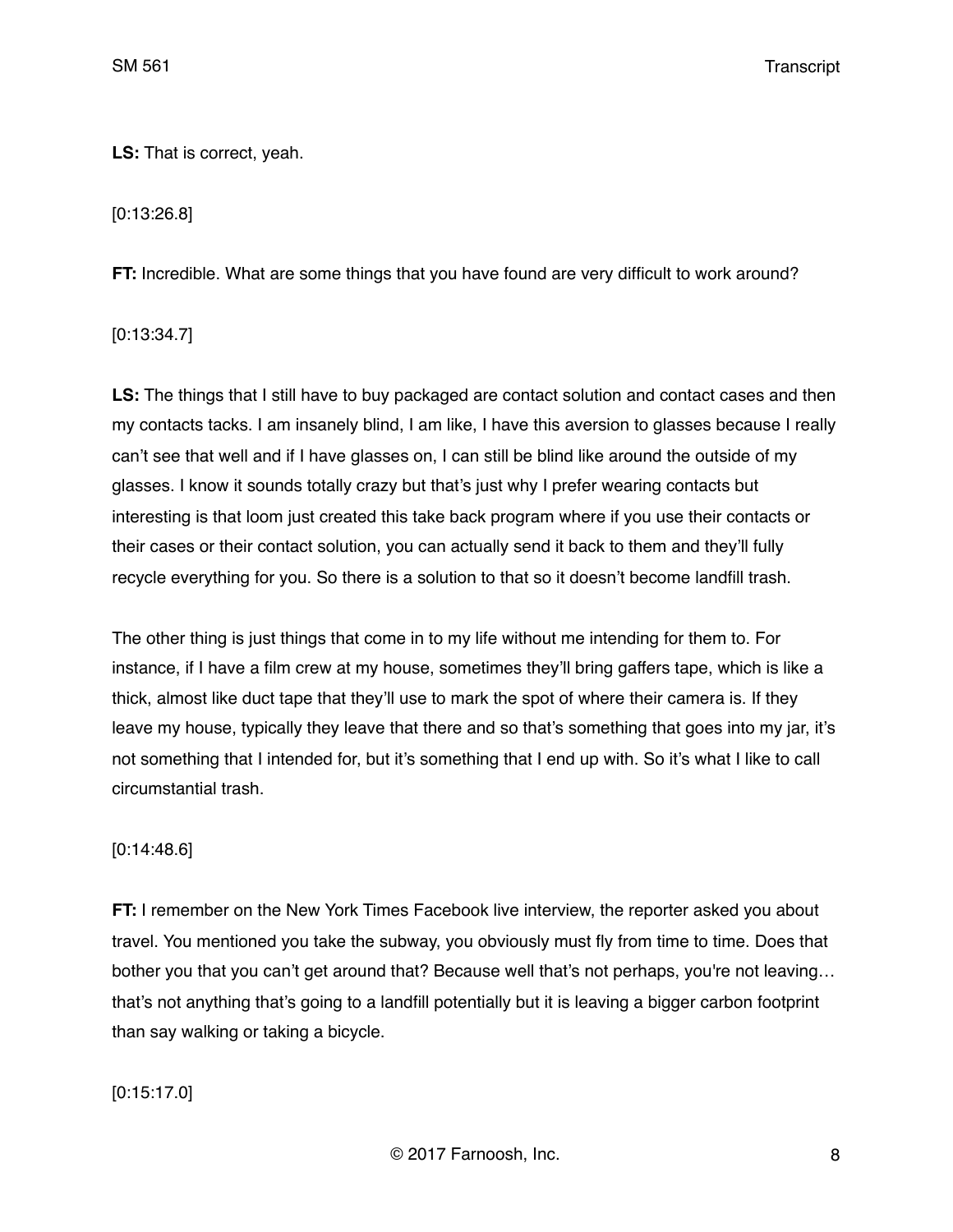SM 561 Transcript

**LS:** The thing with commuter transport is that those airplanes and those trains are going to fly or move whether or not I'm on them. So there's really nothing that I can do to control that, you know, unless all of us boycotted airplanes and trains but that's not realistic and that's not practical. So what I like to focus on is my output that I can control. I can control how often I fly if I do anything to compensate for the emissions that arise when I fly. I can control what I do with my trash but I can't control the airline industry, I can't control the MTA.

So only things from my end and so what I try to do is just being mindful of the decisions that I make, ask myself, "Do I really need to be flying to this place?" If I do, what can I do to compensate for that and that's how I don't get frustrated with any of that. Flying and taking the subway and taking cars are only considered negative because they run on fossil fuels and fossil fuels have a really large environmental impact.

But in the future, hopefully, we'll have solar powered airplanes, we'd have trains that are electric as opposed to gas run. We'll have cars that are completely electric and hopefully grid systems that are run on renewable energy and not coal, nuclear, or gas, or oil and so none of these systems will actually be negative because they'll be running on renewable resources as opposed to fossil fuels and things that are really environmentally detrimental.

[0:16:59.1]

**FT:** How has this lifestyle improved your life in terms of your health and your finances?

# [0:17:07.6]

LS: In so many ways. Really when I first started doing this the only reason was to align my day to day actions with my values for environmental sustainability and I didn't think that there would be any externalities whatsoever. I didn't even care, really. It was something that I wanted to do and I am pretty impulsive when it comes to something that feels good and exciting and so I went for it but what I realized was so many amazing things happened.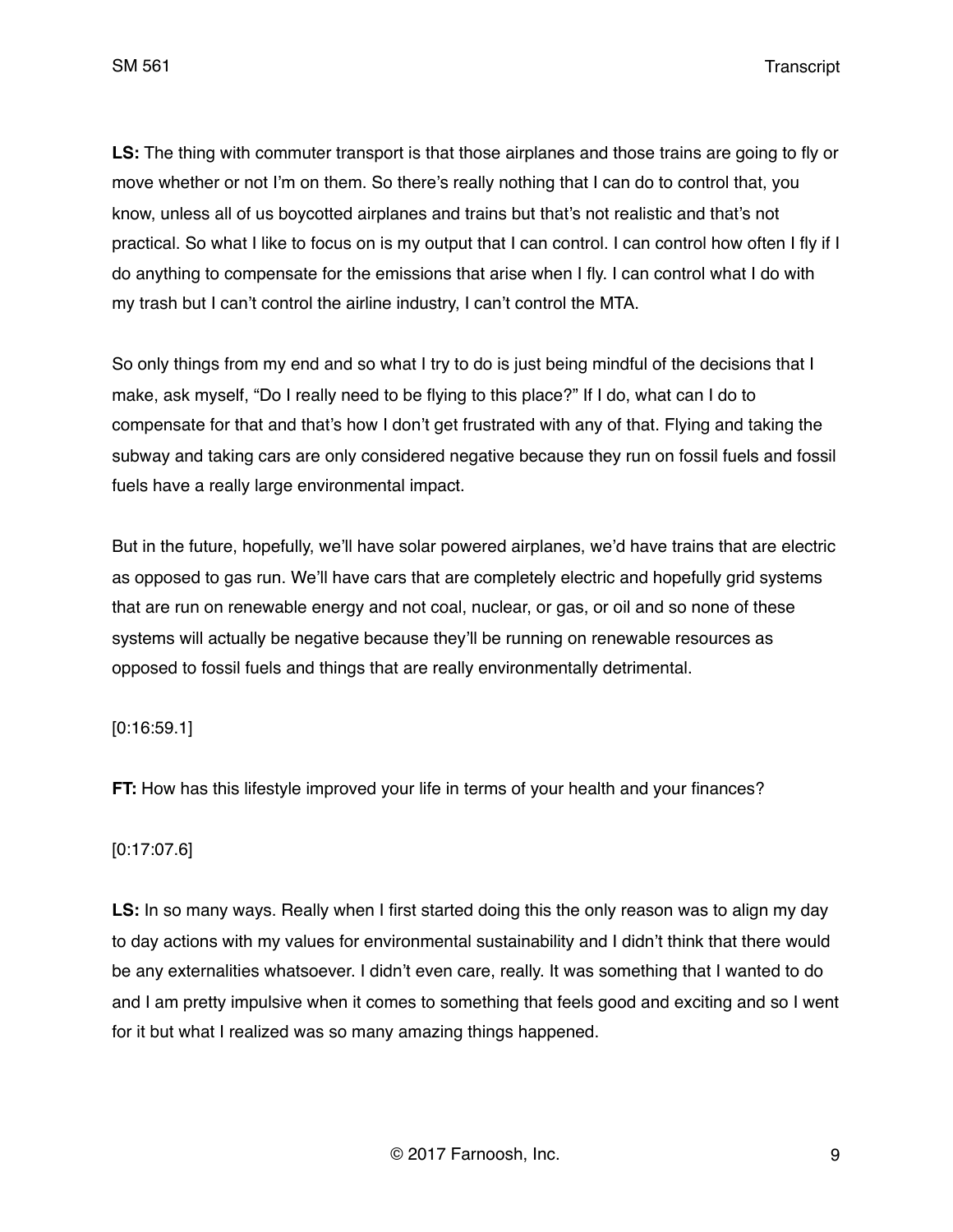Like through not buying packaged food products and through shopping at the farmers market I was actually eating a lot healthier because most of the things that you buy in supermarkets that are packaged are food products and not food. They are things that don't really have an expiration date. They are things that are processed that have high sugar and low fiber. So things that aren't necessarily great for your body.

So through living this lifestyle actually pretty radically changed my diet and so I started feeling a lot better. I started losing weight. I was eating seasonally and actually that consumption pattern helped me saved money too. A lot of what you pay for in a product when it's packaged is the actual packaging and so by shopping packaged free, I was actually saving a lot of money and in addition to that, I was making shopping lists so I wouldn't have an impulse to buy things that I didn't need and by sticking to that shopping list I also saved a lot of money.

Then the other things are like my health definitely improved because I wasn't using or I am not using toxic products and making all of my beauty and cleaning products myself now so I know exactly what is going into the products that I'm making. In the United States we basically have super relaxed regulations on any of our beauty and cleaning products, and so we really don't know what's in them and there could be up to 85,000 industrial chemicals that are put into the products that we are using.

Thing like formaldehyde, carcinogens, endocrine disruptors and I just didn't want to participate in any of that. That's why I make all of my own products and I have seen a difference in my skin. I see a difference in how I feel, but on top of that, I just save so much money, which is something that I didn't expect. Because there is this predisposed idea that living sustainably means being wealthy or spending a lot of money. But to me and in my experience that's so untrue. I've actually saved so much money and you don't have to be wealthy and in addition, saving all these money it has helped me start my company because I had the financial freedom to do so.

So I save money by doing things like buying things package free, by asking myself, "Do I really need this? Is this necessary for my life?" By doing things like not buying new clothing and buying second hand. For instance like a new pair of jeans could be \$200 or so dollars which I find absurd. Buying a second hand pair of jeans you can get it for five, \$10 the same exact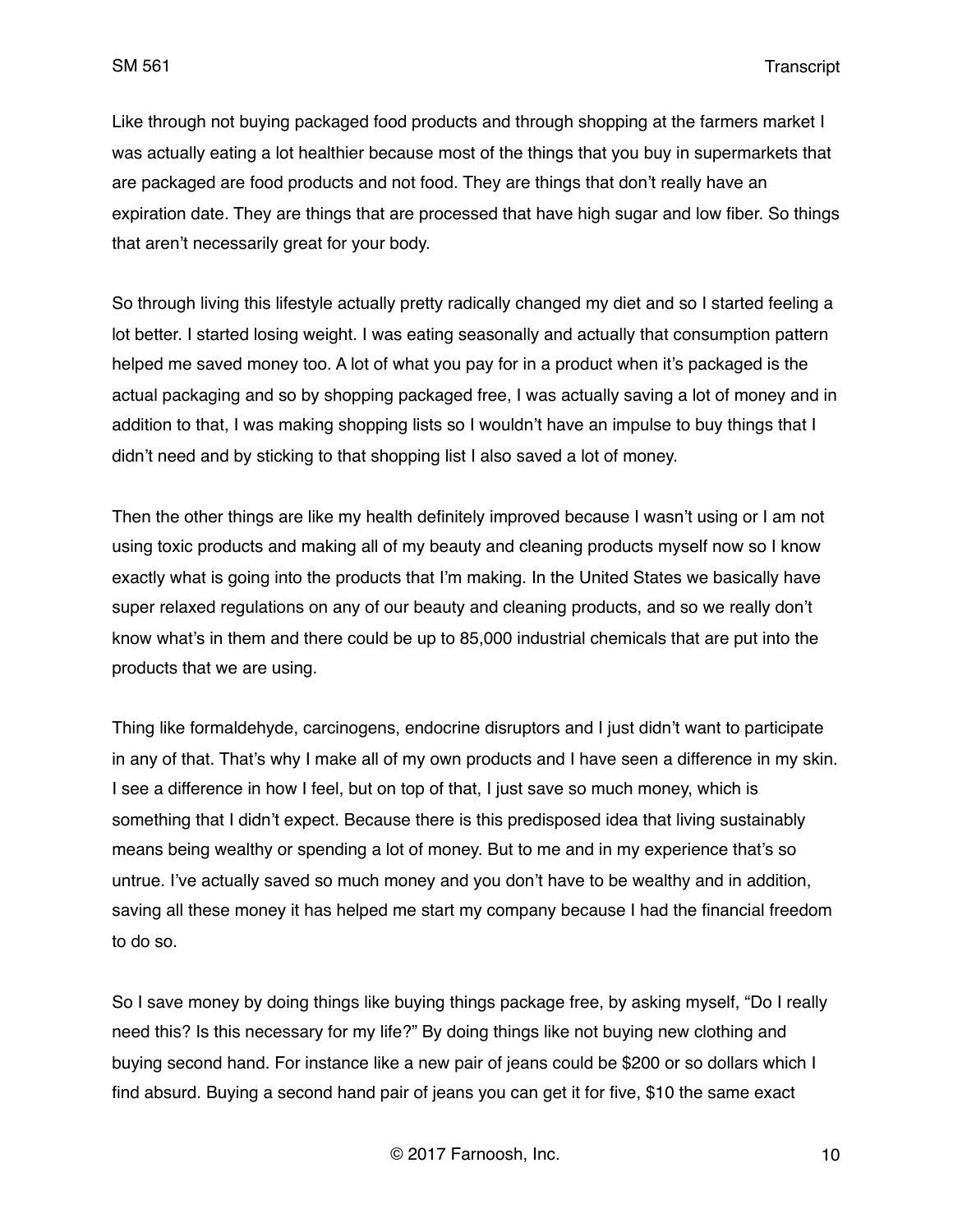brand. So right there I am saving \$190 on something that is pretty essential, a pair of jeans to wear every day and that's just one example of how easy it is to save money.

## [0:20:18.1]

**FT:** And you talked about how this is actually led you to entrepreneurial endeavors. So talk about the Simply Company or the Simply Co. I know that while you don't have to be wealthy to live in this way it is in the beginning at least time consuming. You have to do your research, you need to learn how to mix things correctly if you want to make your own toothpaste and some of the big complaints that you were hearing was, "Listen Lauren, I want to live the lifestyle that you got but I don't have the time." So talk about how your company is addressing those concerns.

### [0:20:50.1]

**LS:** Sure and at this point I kind of consider myself to have two companies and the first one I guess is my blog, Trash is for Tossers, and the reason I started it was because I personally really love doing research and I love diving into things and learning about how systems work but I know not everyone is like that. So that's why I started my blog to provide people with the recipes and the tips and the tricks on how to live this lifestyle without having to invest a lot of time.

But I still heard from people through my blog that they wanted to make a lot of the products that I was making myself but they really didn't feel like they had the time to do it and when I was done with college, I was actually working as sustainability manager at the New York City Department of Environmental Protection and it was a really good job and I was running my blog but I was getting these emails from people saying exactly what I just said, that they just didn't have time to make these products and they wanted recommendations for some things that they could buy from stores.

So when I started looking I found that there were beauty products that really aligned with what I was making, they had sustainable packaging, minimal ingredients. So I was pretty happy to recommend some brands. But when it came to cleaning products, I just didn't find the same thing. I started looking more into the cleaning product industry and learned that cleaning product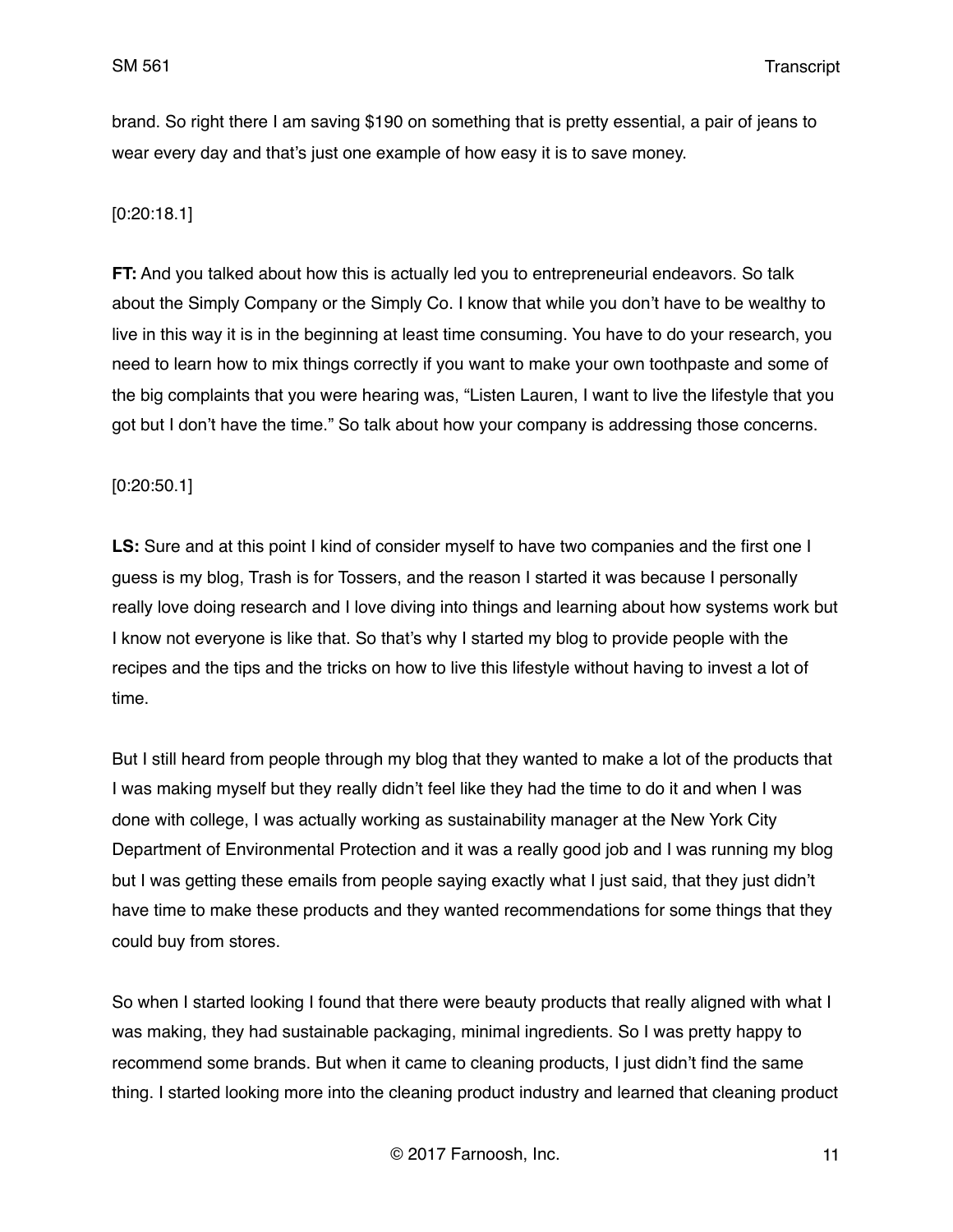SM 561 Transcript

manufacturers in the United States don't actually have to disclose the ingredients of their products on the product packaging and there are all of these umbrella terms that can be used like perfume and fragrance that basically disguise upwards of 2,000 different chemicals and ingredients that can be used for fragrance.

That's because those things are considered trade secrets and a lot of those ingredients are things like formaldehyde and toxins and things that I just wouldn't want anywhere near my body or my home and I found this very conflicting and so I started thinking about the products that I had been making and laundry detergent was one of them and I was making it with just three ingredients. It's effective, it's safe, and I saw an opportunity to provide people with products that I feel that we all deserve, ones that are safe for our homes and our bodies and the environment.

And so I quit my job and launched my company, The Simply Co, at first through a Kickstarter to provide people these products in a way that was convenient for them and also in a way that aligns with my values of zero-waste and sustainability. So we package in glass jars that are completely refillable. We screen print the jars instead of putting labels on them because labels even if you recycle them end up in landfill. I have completely plastic free shipping practices.

So I really try to create a company that embodied everything that I believe in as an individual and now we're just hoping to expand our product line and grow from there. To really show people that we should be looking at the ingredients that are in our cleaning products and in our laundry detergent. Because our clothing and our sheets and our towels are on our body all day long and that affects our health just as much as eating organic food or using organic beauty products.

### [0:24:00.8]

**FT:** Looking at the mason jar where you crammed four years' worth of trash, it's a lot of Chinese food condiments. I'm just looking at the labels now I'm like, "That looks like soy sauce to me, like a soy sauce wrapper." So what were the things that you could not recycle?

[0:24:24.1]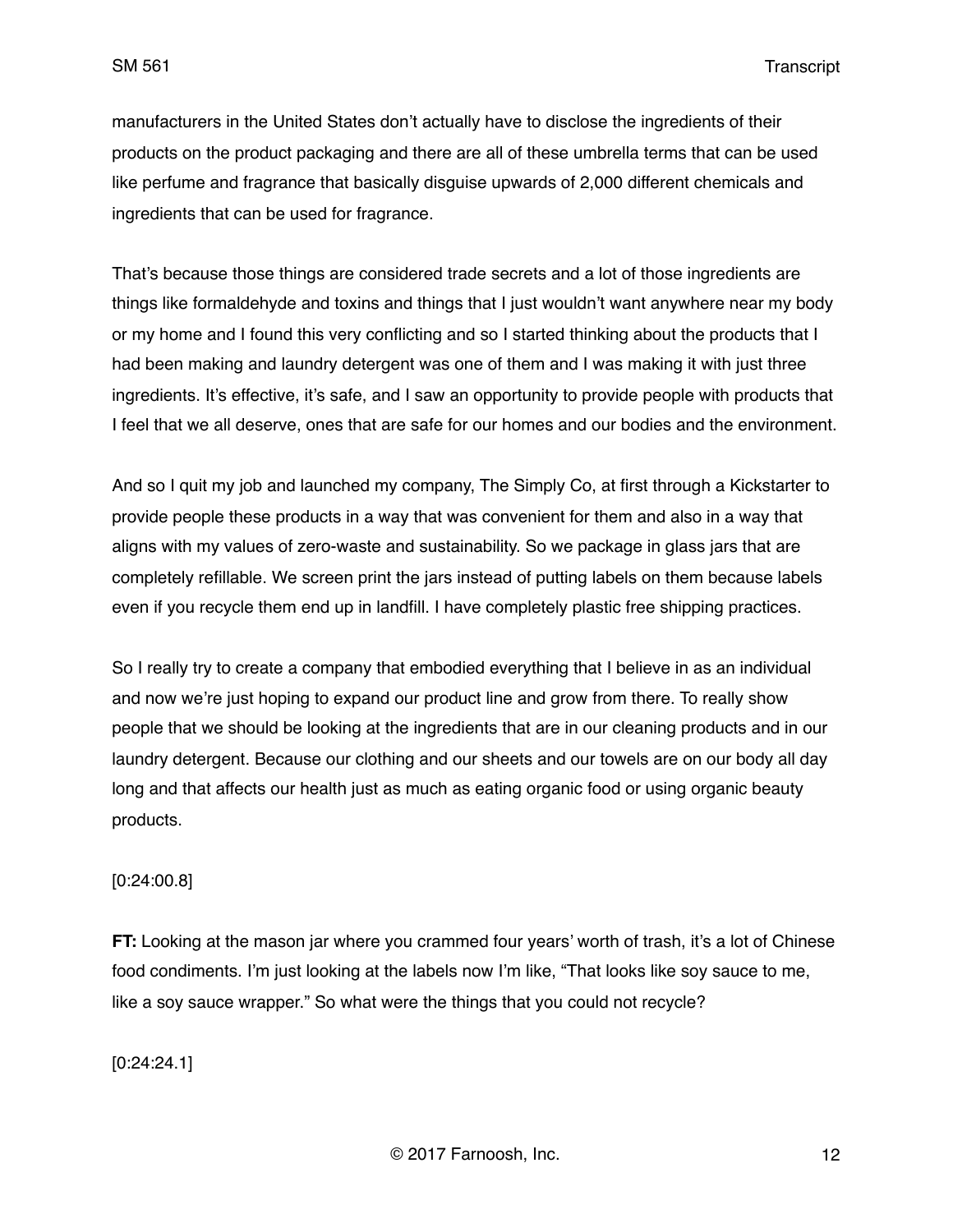**LS:** Surprisingly there's actually no condiment wrappers in there. The only wrapper that there is Annie's macaroni and cheese.

[0:24:32.8]

**FT:** Really? I am looking on a Twitter page. Okay.

[0:24:34.4]

**LS:** Yeah there is an Annie — so I go visit my dad and my dad has a six year old and a two year old and they eat organic food but some of it is prepackaged and I was there and was totally ravenous and there are a couple of instances where I ate Annie's and I had to put those little packages in my jar and this was a couple of years ago. I know better now to go and prepare and buy some food to bring there if I go visit them.

But yeah, some of the other things in there like produce stickers. There are some produce stickers that are made of paper and you can compost them but there are some that are made of plastic and you cannot. So those end up in landfill. There is a sock, like one of those socks if you ever go and try on shoes at the store those little plastic stocking socks, there's one of those. There's some saran wrap, there are some dead hair ties because my hair murders hair ties.

What else is in there? Oh yeah, there's a lot of little plastic thingies that connect price tags of clothing onto the actually item with clothing an even though I shop second hand, second hand stores still use those little thingies, I don't even know what to call that?

[0:25:57.9]

**FT:** That's what I think I thought were soy sauce wrappers.

[0:26:01.1]

**LS:** Yeah, totally. It's just a bunch of little thingies. I don't even know what I call it. I have no idea what to call them.

© 2017 Farnoosh, Inc. 13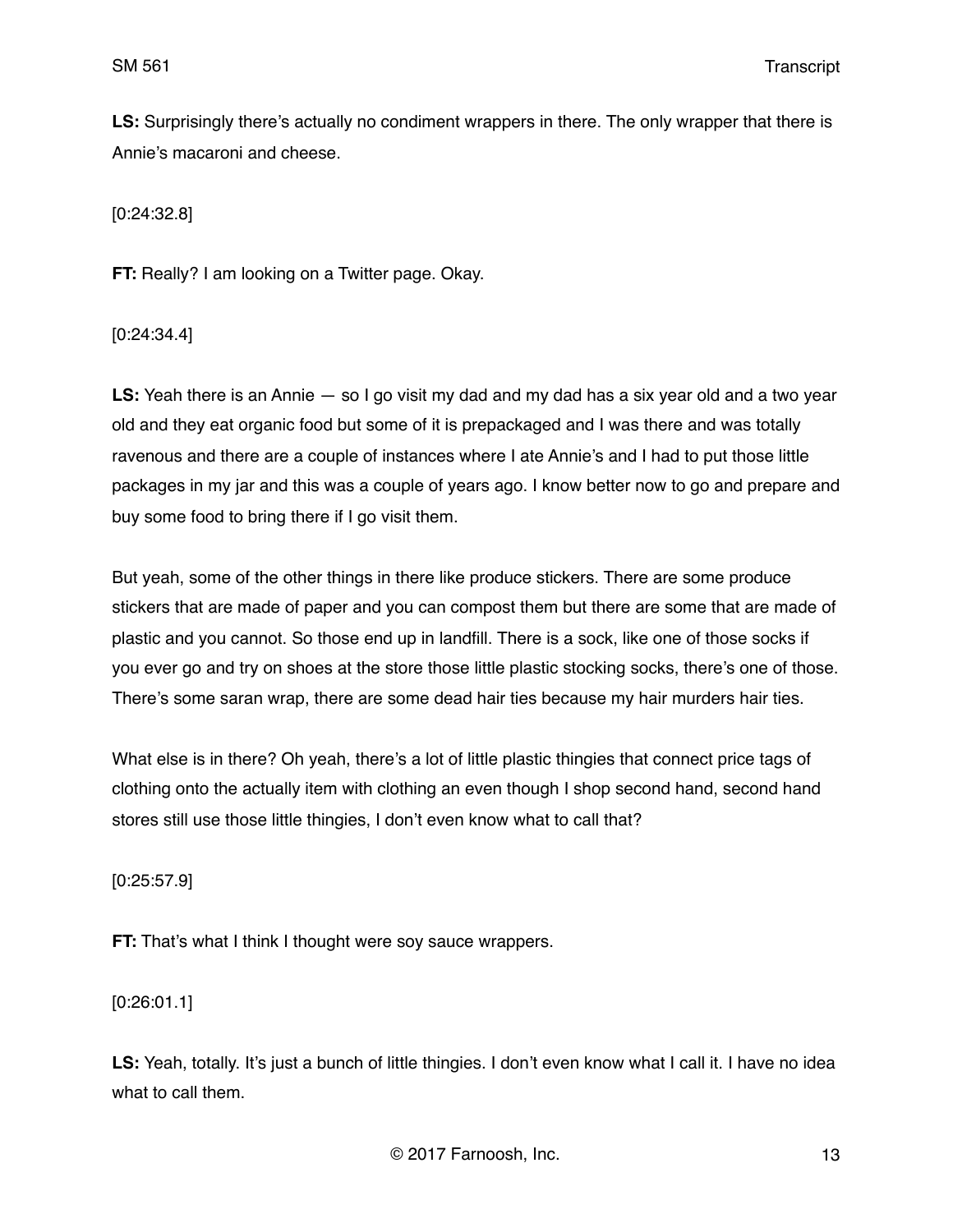## [0:26:08.6]

**FT:** Well, we have a couple of minutes left and I want to ask you Lauren what are two easy steps that our listeners can take as they get warmed up to this idea? If you are listening and you are like, "I can do this or I want to do this. This sounds intriguing," what are some simple substitutes that we can make in our own lives today starting now that wouldn't necessarily cost time or money? I'm sure you get this question a lot, right? You've got to start small, start somewhere.

[0:26:37.3]

**LS:** Yeah.

[0:26:37.7]

**FT:** So, where should we start?

[0:26:39.2]

**LS:** I would suggest thinking about something that's a single used disposable that you use in your life like maybe you go out for coffee every day or maybe you get cocktails and there are plastic straws in your life. Just think about your routine, think about what you are throwing away and then find a way to simply avoid that. So if you get coffee every day, a really simple easy solution to integrate into your life is using a reusable coffee cup.

On top of that, you could also save money by making that switch because very often coffee shops will give you a 25 cents discount if you bring your own cup. Another one is if you get cocktails at a bar, you could ask for the cocktail but without a straw. Straws are just a single use plastic, they are pretty avoidable. They're not really necessarily so that's an easy switch to make. If you use plastic bags, a super easy switch to make is just having a reusable bag with you at all times.